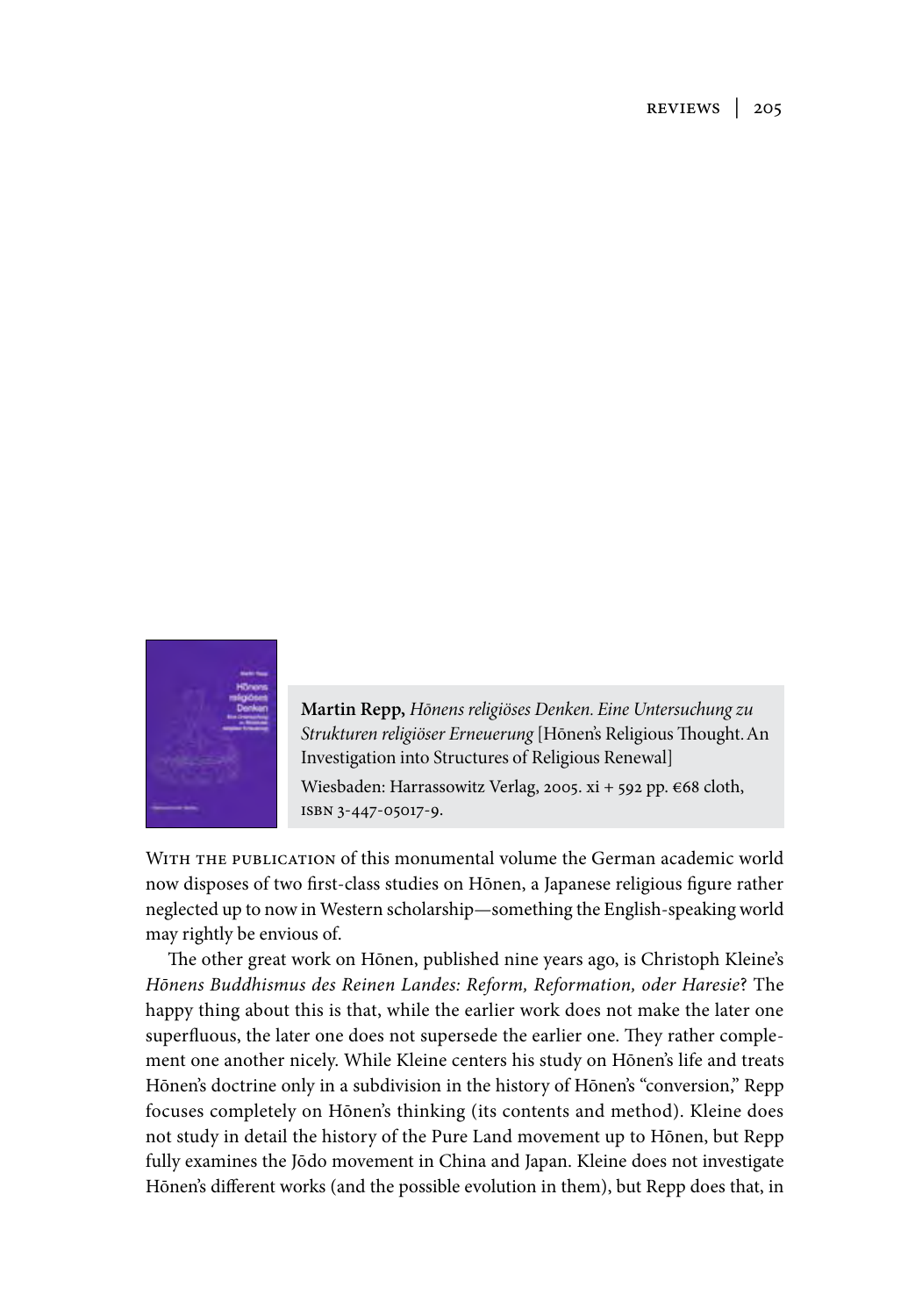function of his main work, the *Senchakushū*. Kleine compares Hōnen to the other Kamakura reformers and discusses their so-called common traits, Repp prefers to see Hōnen against the social background of his time (the transition from the Heian to the Kamakura era). Kleine briefly treats Hōnen's disciples and the various sects born from them, but Repp stops his study with Hōnen himself.

As to the picture that Repp paints of the history of Pure Land thinking up to Hōnen, it may first be remarked that Repp does not really extend his investigation into India, but only inquires about the three sutras which Hōnen himself singled out as the "Pure Land Sutra Triad" (*Jōdo sanbukyō*): their origin, contents, and problems involved. But, even so, Repp's study provides the first systematic exposition of the history of the Pure Land movement, especially in China, in any Western language. Indeed, studies on single figures existed: on Tanluan (Jp. Donran) by Roger Corless, on Daochuo (Jp. Dōshaku) by David Chappell, on Shandao (Jp. Zendō) by Julien Pas (in addition to the studies of the *Ojōden* [chronicles of people who obtained Birth] by Whalen Lai). But the book which seemed to promise the general overview of that history, namely, the collection of articles edited by James Foard under the title, *The Pure Land Tradition: History and Development*, did not in fact live up to the promise contained in its title

The overview that Repp de facto delivers shows the following interconnected characteristics:

- 1. Repp does not limit himself to analyzing the figures that are generally considered by Japanese Pure Land Buddhists as their "patriarchs," the bearers of their lineage.
- 2. He consciously revises the usual picture of that history, by carefully "debunking" the ideas of later Japanese Pure Land thought that have been anachronistically attributed to the Chinese masters.
- 3. In this history, Repp pays special attention to the relationship between recitative (invoking) nenbutsu and meditative nenbutsu (*nenbutsu samādhi*). And the conclusion is loud and clear: nowhere in the tradition up to Hōnen does recitative nenbutsu appear as an independent (let alone, exclusive) practice. It always appears together with and in function of *nenbutsu samādhi*.

Turning our attention, next, to what is evidently the central part of Repp's book, the presentation of Hōnen' s doctrine, we may first remark that the author effects that presentation in a dual way. First through an analysis of Hōnen's creative interpretation of Genshin's *Ojōyōshu*, the ripe fruit of Pure Land thinking within the Tendai tradition. This enables him to summarize what he had already been indicating all along in his overview of the Pure Land thinking in China: the originality and revolutionary character of Hōnen's thinking, which leads him beyond the sphere of Tendai thought. In his analysis, Repp finds eight points of difference, which, unfortunately, space does not permit me to go into here. I cannot omit, however, to pick up Repp's second point; while Genshin always stays in the sphere of Tendai metaphysics, according to which the Pure Land cannot be seen as an objective realm, but must finally be seen as a product of the mind, "Hōnen's concentration on the concrete reality, the religious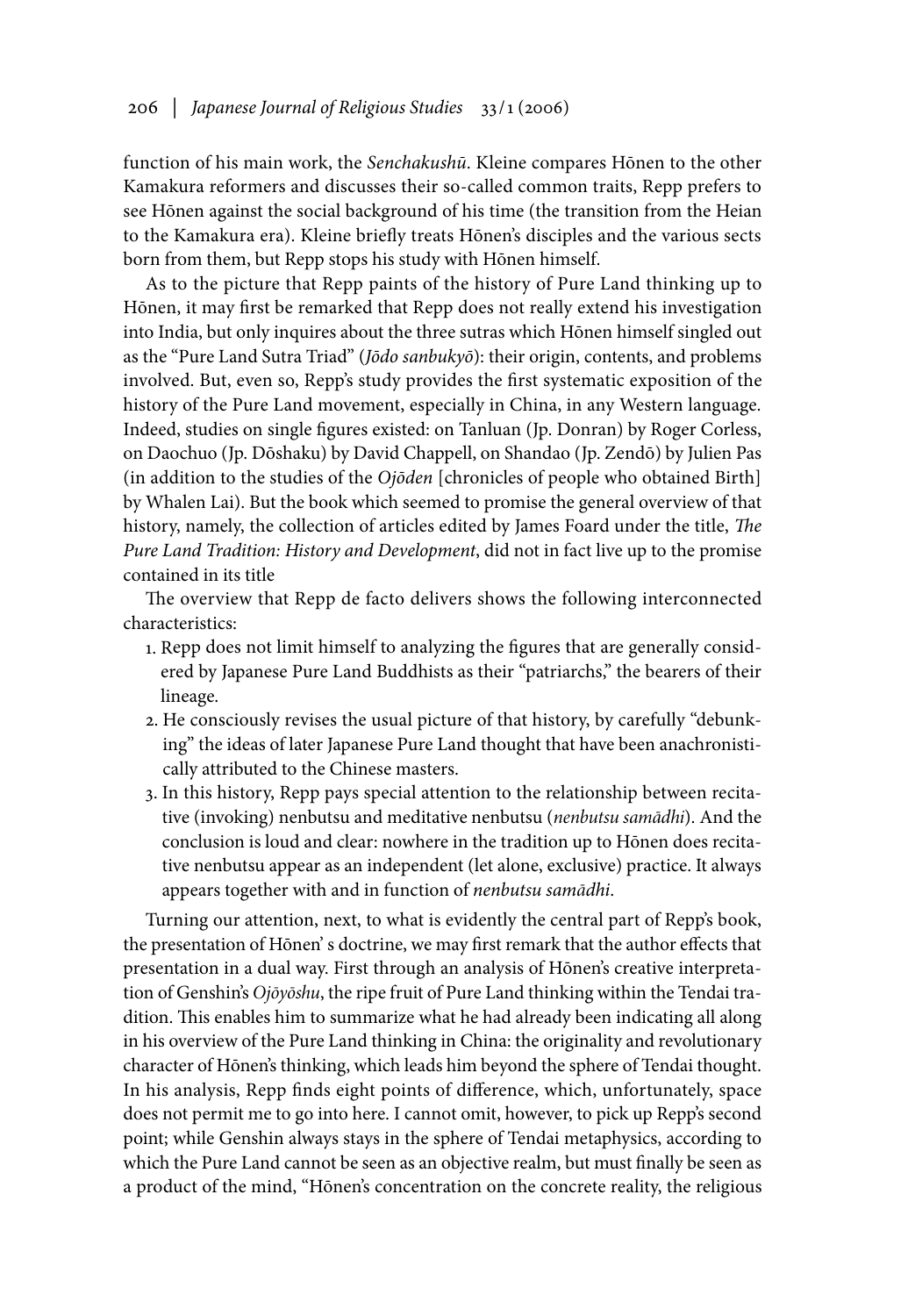existence, on the urgent quest for a rapid and certain liberation from the cycle of life-death apparently left him no room for metaphysical speculation" (309). Or, as he will formulate later in the book, " [As in Luther one finds] in Hōnen a stepping down from a metaphysical system to a practically and existentially directed doctrine" (538). This may account for the fact that, at a first reading, the *Senchakushū* strikes some as rather "simple-minded" or overly dualistic.

In a second move, Repp investigates Hōnen's doctrine by an unbelievably thorough analysis of what is generally considered to be Hōnen's main systematic work, the *Senchakushu* This analysis, in its dual structure, appears to me as a *summum* of German *Gediegenheit* and, by the way, requires a great deal of courage to read through to the very end.

In a first part (313–72) Repp presents the contents of each of the sixteen chapters, with ample and very helpful annotations, wherein the differences between Hōnen and Shandao (his "only master") are carefully indicated. In a second part (373–489), entitled "Commentary to the *Senchakushū*," the author goes over each chapter once again, after indicating what this commentary should accomplish:

- 1. A summary of the chapter that should remind the reader of the thought process involved;
- 2. An analysis that should bring to light the thread of the argumentation and the peculiarity of Hōnen's way of thinking;
- 3. A comparison with texts from Hōnen' s earlier works, revealing the context and possible evolution in his thinking;
- 4. Show the effect Hōnen's teaching had, especially from the reactions of his main critics, Jōkei and Myōe.

Following this agenda faithfully, Repp comes to the following characterization of Hōnen's way of thinking: "Hōnen always again builds up a polarity of two elements, then elaborates their oppositional and irreconcilable character, and finally decides for one and against the other" (page 596, note 56). And again: "The basis for his dialectical-exclusivist way of argumentation is to be found in the idea of choice (selection), which demands the either/or" (412).

Repp indicates that this "confrontational" way of thinking stands in sharp contrast to the way of thinking of the Pure Land tradition before Hōnen and, more generally, with the Asiatic predilection for harmony, but finds it in harmony with the new warrior ethos of the Kamakura era, which expects decision by power struggle. The culling of texts from Hōnen's earlier works is certainly to be admired, but does not, insofar as I can see, reveal a clear-cut evolution in Hōnen's thinking. As to the reaction of the Buddhist establishment, Repp remarks that it is not surprising that Hōnen's rejection as "simply obsolete" of the Buddhist tradition, incorporated in that establishment, "provoked an extremely vehement reaction" (page 458, note 184). There may be reason to say so, but I for one can still not escape the feeling, which I have had all along that, after all, that reaction was relatively mild and short-lived. What if such a thing had happened in medieval Christendom!